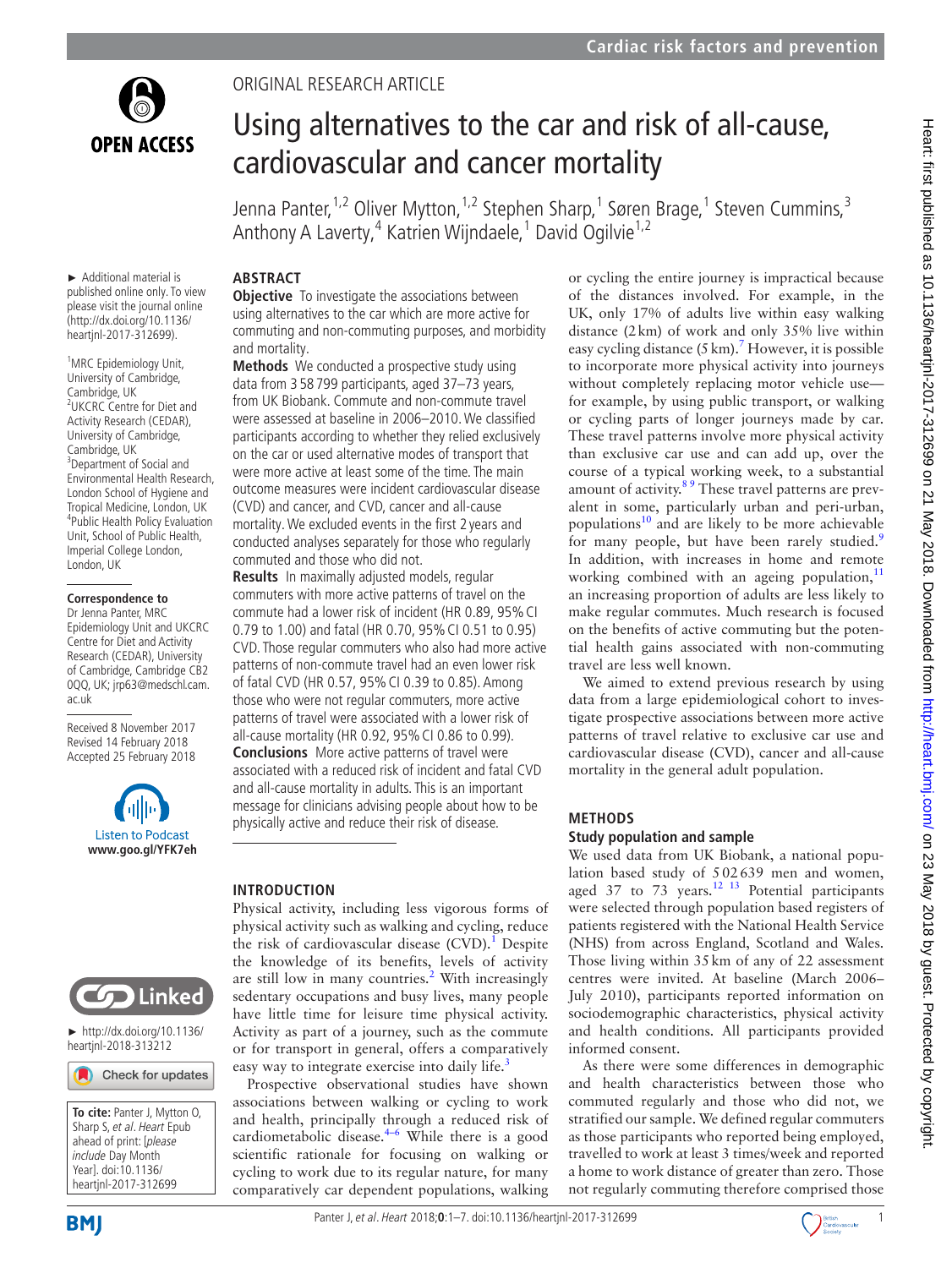



<span id="page-1-0"></span>\* Of these 32271, 11826 reported that they were employed and making >=3 journeys per week but data were missing on the distance between home and work; 999 were employed and the distance between home and work was >0 but commute frequency was missing; and 19446 reporting that they were employed, but both the distance between home and work and the commute frequency was missing.

**Figure 1** Sample of UK Biobank participants for analysis.

who were not employed (eg, retired or unemployed), along with those who were employed but reported either travelling to work <3 times/week or a home to work distance of zero miles. We chose this definition as those working part time or commuting only part of the week constituted a small proportion of the total and were more similar to those who were not regularly commuting. Participants with missing information on employment status, commute frequency or distance were excluded ([figure](#page-1-0) 1).

# **Exposures**

# Commute travel

Participants in employment were asked "What types of transport do you use to get to and from work?" Six response options were given: car/motor vehicle, public transport, cycle, walk, 'none of the above' and 'prefer not to answer'. Participants could select more than one response.

Using these responses, we divided participants into two behavioural patterns or 'phenotypes': (a) those who reported exclusive use of the car and (b) those who reported any other travel pattern ('more active patterns of travel')—that is, including some walking, cycling or public transport, either alone or in combination with the car. Participants who reported 'none of the above' or 'prefer not to answer' were excluded.

## Non-commute travel

All participants were asked "In the last 4 weeks, which forms of transport have you used most often to get about?", with occupational travel specifically excluded. The same response options were provided as for the question on commuting. We classified these responses in the same way.

## Commute and non-commute travel

In addition, we classified regular commuters into one of four categories according to whether they reported exclusive car use for commuting, non-commuting travel, both or neither.

## **Outcomes**

We studied five main outcomes: incident and fatal CVD (International Classification of Disease 10th revision, codes I20–25 for ischaemic heart disease and I60–69 for cerebrovascular disease), incident and fatal cancer (excluding all skin cancer (melanoma and other malignant neoplasms) C43–44) and all-cause mortality. In addition, we studied four other outcomes: incident and fatal colon cancer (C18) and incident and fatal breast cancer (C19), with which a lack of physical activity has been shown to be specifically associated.<sup>14 15</sup> To minimise the potential effects of reverse causation, we excluded all participants with new events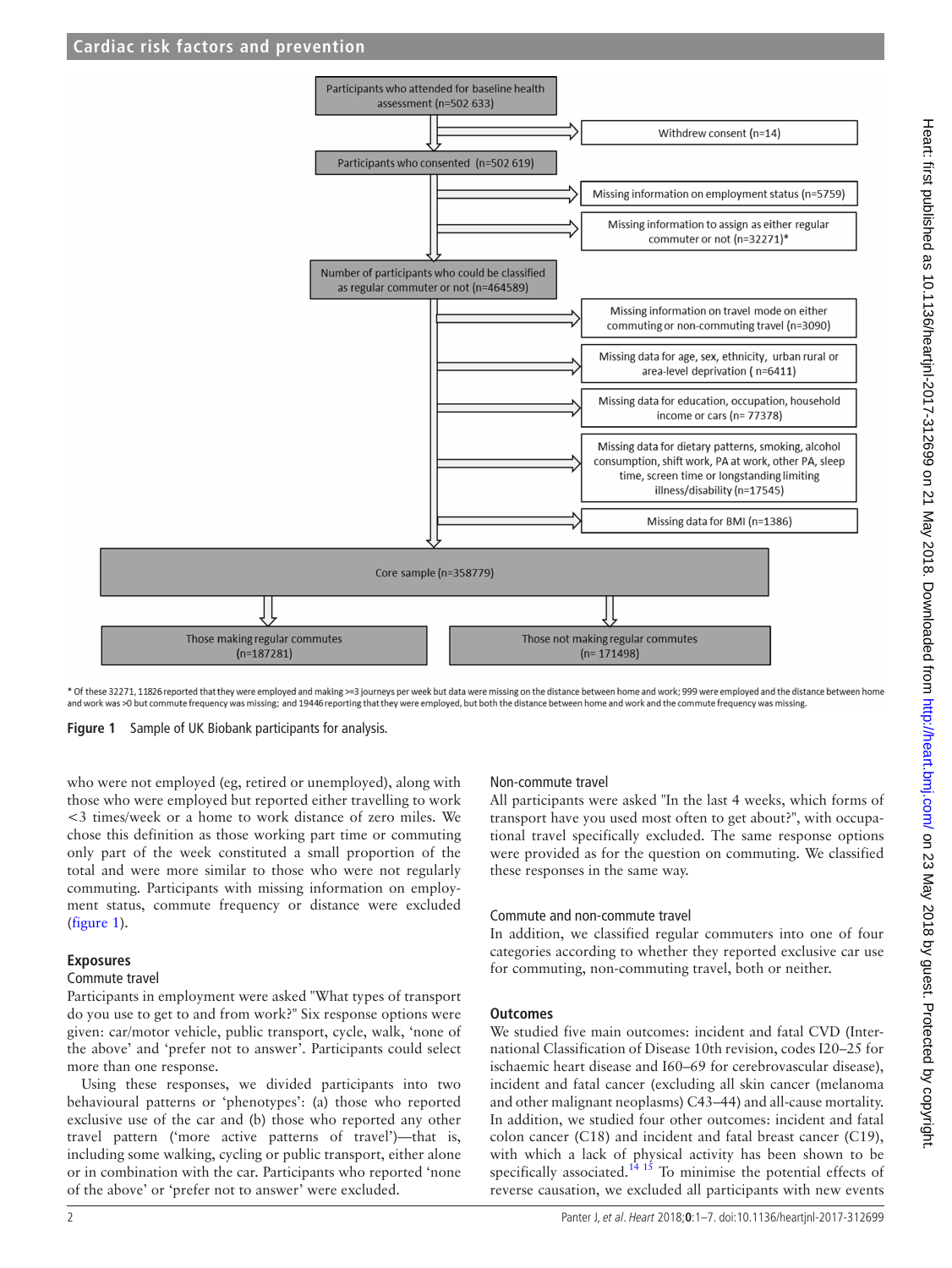in the 2year period after baseline assessment. Outcomes were identified by linkage to hospital records, the national cancer registry and death certificates. Censoring dates for these datasets differed and differed in different regions but all were complete up to 3 November 2015. For example, hospital admission data for England were available up to 31 March 2015 but for Wales it was later (29 February 2016).

#### **Covariates**

Data from the baseline questionnaire were used to assess age, sex, ethnicity, highest educational qualification, occupation, household income, access to a car, dietary intake (through measures of consumption of fruit and vegetables), alcohol consumption, smoking status, occupational and recreational physical activity, shift working, sleep and screen time, longstanding illness/ disability, medical conditions (high blood pressure, diabetes) and medication usage. Height and weight were measured at the assessment centre and used to compute body mass index. Area level indices (Townsend score of deprivation and urban/ rural status) were derived from home postcodes.

#### **Statistical analyses**

We used Cox regression to estimate the associations between more active patterns of travel and the hazard of each outcome. We made progressive adjustments to account for potential confounders (model 1: demographic and geographical characteristics; model 2: individual socioeconomic characteristics; model 3: other behaviours; model 4: other health conditions) restricting all models for a given outcome to participants with complete data for all covariates in model 4. Full details are provided in online [supplementary table A1](https://dx.doi.org/10.1136/heartjnl-2017-312699). For all outcomes, individuals with prevalent conditions were excluded (eg, for CVD mortality, those with prevalent CVD were excluded). The proportional hazards assumption was assessed using log–log survival plots, and graphical checks suggested the assumptions were reasonable.

For each of the main outcomes in regular commuters, we tested interactions between exposure and car access (none, 1, 2 or more) and home to work distance  $\leq$  3 miles vs  $\geq$  3 miles). We chose these categories based on the prevalence of exclusive car use and distances reported in our sample. These characteristics may limit available travel options, be socially and spatially patterned, and thereby moderate the associations observed.

#### **Sensitivity analyses**

Given the limited number of events observed, we undertook a sensitivity analysis excluding only participants with events in the first year (rather than 2years).

#### **Results**

#### **Sample characteristics and travel patterns**

In total, data from 358 799 participants were included in the analysis. Those included were more likely to report at least degree level education, higher occupational status and higher household incomes, and to engage in higher levels of physical activity than those who were excluded (see online [supple](https://dx.doi.org/10.1136/heartjnl-2017-312699)[mentary table A2](https://dx.doi.org/10.1136/heartjnl-2017-312699)). Of those included in the analysis, 187 281 were regular commuters (mean age at baseline  $52.1 \pm 6.8$ years) and 171 498 were not (mean age  $60.7 \pm 6.9$  years) (table 1). Regular commuters tended to be younger and healthier and to report a higher household income than those who did not regularly commute. Approximately two-thirds of commuters relied exclusively on the car to travel to work,

# **Table 1** Characteristics of the sample at baseline

|                                                 |               | <b>Reqular commuters</b><br>$(n=187281)$ |               | Not regularly<br>commuting<br>$(n=171498)$ |  |
|-------------------------------------------------|---------------|------------------------------------------|---------------|--------------------------------------------|--|
|                                                 | Mean          | SD                                       | Mean          | SD                                         |  |
| Follow-up time (years)                          | 7.0           | 0.9                                      | 6.9           | 1.1                                        |  |
| Age (years)                                     | 52.1          | 6.8                                      | 60.7          | 6.9                                        |  |
| Body mass index (kg/m <sup>2</sup> )            | 27.2          | 4.7                                      | 27.5          | 4.8                                        |  |
| Weekly time spent walking for leisure (min)     | 77.3          | 124.3                                    | 123.2         | 180.2                                      |  |
| Weekly time spent in strenuous sports (min)     | 20.1          | 71.7                                     | 13.3          | 65.9                                       |  |
| Weekly time spent in other exercises (min)      | 61.8          | 110.5                                    | 66.8          | 129.8                                      |  |
| Weekly time spent in DIY activities (min)       | 92.1          | 209.4                                    | 134.4         | 276.6                                      |  |
|                                                 | $\frac{0}{0}$ | N                                        | $\frac{0}{0}$ | Ν                                          |  |
| Sex                                             |               |                                          |               |                                            |  |
| Women                                           | 50.9          | 95294                                    | 53.6          | 91890                                      |  |
| Men                                             | 49.1          | 91987                                    | 46.4          | 79608                                      |  |
| Smoking status                                  |               |                                          |               |                                            |  |
| Never                                           | 58.0          | 108580                                   | 50.9          | 87357                                      |  |
| Previous                                        | 31.4          | 58726                                    | 39.3          | 67448                                      |  |
| Current                                         | 10.7          | 19975                                    | 9.7           | 16693                                      |  |
| Ethnicity                                       |               |                                          |               |                                            |  |
| White                                           | 94.9          | 177654                                   | 96.9          | 166167                                     |  |
| Non-white                                       | 5.1           | 9627                                     | 3.1           | 5331                                       |  |
| Education                                       |               |                                          |               |                                            |  |
| University degree                               | 39.2          | 73396                                    | 30.9          | 52967                                      |  |
| A levels                                        | 35.4          | 66322                                    | 31.2          | 53518                                      |  |
| <b>GCSE</b> or equivalent                       | 16.7          | 31310                                    | 16.6          | 28453                                      |  |
| None                                            | 8.7           | 16253                                    | 21.3          | 36560                                      |  |
| <b>Residential status</b>                       |               |                                          |               |                                            |  |
| Urban                                           | 86.9          | 162711                                   | 84.1          | 144158                                     |  |
| Town and fringe                                 | 6.6           | 12428                                    | 7.7           | 13155                                      |  |
| Rural                                           | 6.5           | 12142                                    | 8.3           | 14185                                      |  |
| Occupation                                      |               |                                          |               |                                            |  |
| Managerial/professional                         | 60.0          | 112389                                   | 22.1          | 37888                                      |  |
| Administrative/skilled trades                   | 22.5          | 42227                                    | 7.3           | 12495                                      |  |
| Professional/customer services                  | 8.6           | 16175                                    | 3.1           | 5349                                       |  |
| Operatives/labourers/other                      | 8.8           | 16490                                    | 2.6           | 4471                                       |  |
| Not applicable (eg, retired)                    | 0.0           | $\mathbf{0}$                             | 64.9          | 111295                                     |  |
| Income                                          |               |                                          |               |                                            |  |
| $<$ £31 000                                     | 30.2          | 56640                                    | 65.2          | 111739                                     |  |
| £31000-<£52000                                  | 32.3          | 60578                                    | 19.9          | 34169                                      |  |
| $\geq$ £52 000                                  | 37.4          | 70063                                    | 14.9          | 25590                                      |  |
| Number of cars owned                            |               |                                          |               |                                            |  |
| $\overline{0}$                                  | 5.8           | 10769                                    | 9.7           | 16639                                      |  |
| 1                                               | 37.0          | 69216                                    | 47.0          | 80591                                      |  |
| 2 or more                                       | 57.3          | 107296                                   | 43.3          | 74268                                      |  |
| Shift work                                      |               |                                          |               |                                            |  |
| None                                            | 83.2          | 155825                                   | 97.4          | 167036                                     |  |
| Day only                                        | 8.2           | 15373                                    | 1.2           | 2101                                       |  |
| Includes nights                                 | 8.6           | 16083                                    | 1.4           | 2361                                       |  |
| Physical activity at work                       |               |                                          | 80.7          |                                            |  |
| Not applicable<br>Manual                        | 0.0<br>12.4   | 0<br>23282                               | 1.8           | 138378<br>3052                             |  |
|                                                 | 30.1          | 56311                                    | 5.5           | 9440                                       |  |
| Standing/walking/some manual<br>Light sedentary | 22.9          | 42819                                    | 4.1           | 7072                                       |  |
| Sedentary                                       | 34.6          | 64869                                    | 7.9           | 13556                                      |  |
| Longstanding limiting illness or disability     |               |                                          |               |                                            |  |
| No                                              | 75.6          | 141669                                   | 60.9          | 104436                                     |  |
| Yes                                             | 24.4          | 45612                                    | 39.1          | 67062                                      |  |
| Any medication used?                            |               |                                          |               |                                            |  |
| No                                              | 82.2          | 153968                                   | 63.5          | 108827                                     |  |
| Yes                                             | 17.8          | 33313                                    | 36.5          | 62671                                      |  |
|                                                 |               |                                          |               |                                            |  |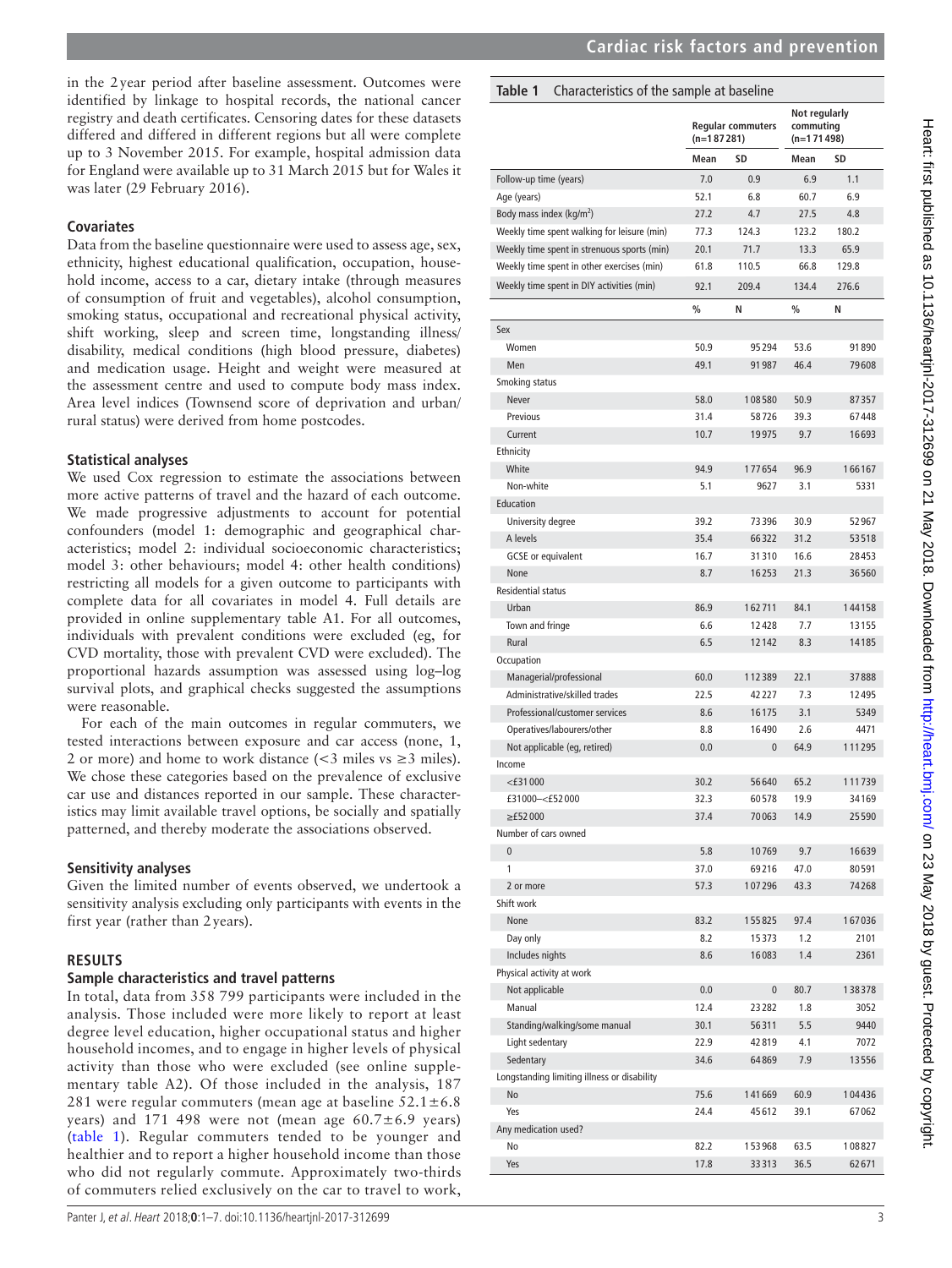# **Cardiac risk factors and prevention**

<span id="page-3-0"></span>

| <b>Table 2</b> Exclusive use of the car in non-commuters and commuters |
|------------------------------------------------------------------------|
|------------------------------------------------------------------------|

| Travel patterns                          |                                                                                           | Sample<br>(% (N)) | Mean (SD)<br>follow-up time |
|------------------------------------------|-------------------------------------------------------------------------------------------|-------------------|-----------------------------|
| Regular commuters                        |                                                                                           |                   |                             |
| Commuting                                |                                                                                           |                   |                             |
| Relying exclusively on the car           |                                                                                           | 63.8 (119394)     | 7.0(0.9)                    |
| More active patterns of travel           |                                                                                           | 36.2 (67668)      | 7.0(0.9)                    |
| Non-commuting                            |                                                                                           |                   |                             |
| Relying exclusively on the car           |                                                                                           | 45.1 (84347)      | 7.0(0.9)                    |
| More active patterns of travel           |                                                                                           | 54.9 (102473)     | 7.0(0.9)                    |
| Commuting and non-commuting travel       |                                                                                           |                   |                             |
| Exclusive use of a car                   |                                                                                           | 37.5 (69824)      | 7.0(0.9)                    |
|                                          | Exclusive use of a car for commuting, more<br>active patterns of travel for non-commuting | 26.3 (49236)      | 7.0(0.9)                    |
| exclusive use of a car for non-commuting | More active patterns of travel for commuting,                                             | 7.7 (14450)       | 7.0(0.9)                    |
| and non-commuting                        | More active patterns of travel for commuting                                              | 28.5 (53120)      | 7.0(0.9)                    |
| Not regular commuters                    |                                                                                           |                   |                             |
| Non-commuting                            |                                                                                           |                   |                             |
| Relying exclusively on the car           |                                                                                           | 34.5 (59143)      | 6.9(1.1)                    |
| More active patterns of travel           |                                                                                           | 65.5 (112073)     | 6.9(1.0)                    |
|                                          |                                                                                           |                   |                             |

with more active travel patterns being more frequently reported for non-commuting travel [\(table](#page-3-0) 2). While 81.7% of regular commuters and 77.3% of other participants reported using the car at least some of the time for non-commuting travel, 22.4% and 36.5%, respectively, reported some public transport use, and 44.9% and 52.5%, respectively, reported some walking. Cycling was less prevalent, being mentioned

by 8.5% and 7.0% of regular commuters for commuting and non-commuting travel, respectively, and by 4.8% of other participants.

#### **Associations with main outcomes**

[Figure](#page-3-1) 2 shows the maximally adjusted associations (model 4) between more active patterns of travel and outcomes, and tables A3–A5 in the online [supplementary material](https://dx.doi.org/10.1136/heartjnl-2017-312699) show the breakdown of progressive adjustment (models 1–4).

#### Regular commuters

Among regular commuters, more active patterns of travel for commuting were associated with estimated reductions of 11% in incident cases and 30% in fatal cases of CVD in models adjusted for demographic and socioeconomic characteristics, physical activity and dietary behaviours, and other health conditions (HR 0.89, 95%CI 0.79 to 1.00 and HR 0.70, 95%CI 0.51 to 0.95, respectively) [\(figure](#page-3-1) 2 and online [supplemen](https://dx.doi.org/10.1136/heartjnl-2017-312699)[tary table A3](https://dx.doi.org/10.1136/heartjnl-2017-312699)). More active patterns of travel for commuting were not significantly associated with incident or fatal cancer or all-cause mortality, and were not significantly associated with any of the outcomes for non-commuting travel [\(figure](#page-3-1) 2) and online [supplementary table A3\)](https://dx.doi.org/10.1136/heartjnl-2017-312699). However, dual exposure of more active patterns of commuting and non-commuting travel was associated with an estimated 43% reduction in fatal CVD events compared with exclusive car use for both types of travel in maximally adjusted models (HR 0.57, 95%CI 0.39 to 0.85) [\(figure](#page-3-1) 2 and online [supplementary table A4](https://dx.doi.org/10.1136/heartjnl-2017-312699)). This dual exposure was also associated with a reduction in incident CVD in model 3, but the association was no longer significant in the maximally adjusted model which included other health conditions (model 4).



<span id="page-3-1"></span>**Figure 2** Maximally adjusted HRs for more active patterns of travel (compared with exclusive car use), and all-cause mortality, incident and fatal cardiovascular disease (CVD) and cancer for regular commuters and those not making regular commutes. The HR values for commuting and noncommuting travel are for commuters who use more active patterns of travel at least some of the time relative to commuters who rely exclusively on the car for both commuting and non-commuting travel.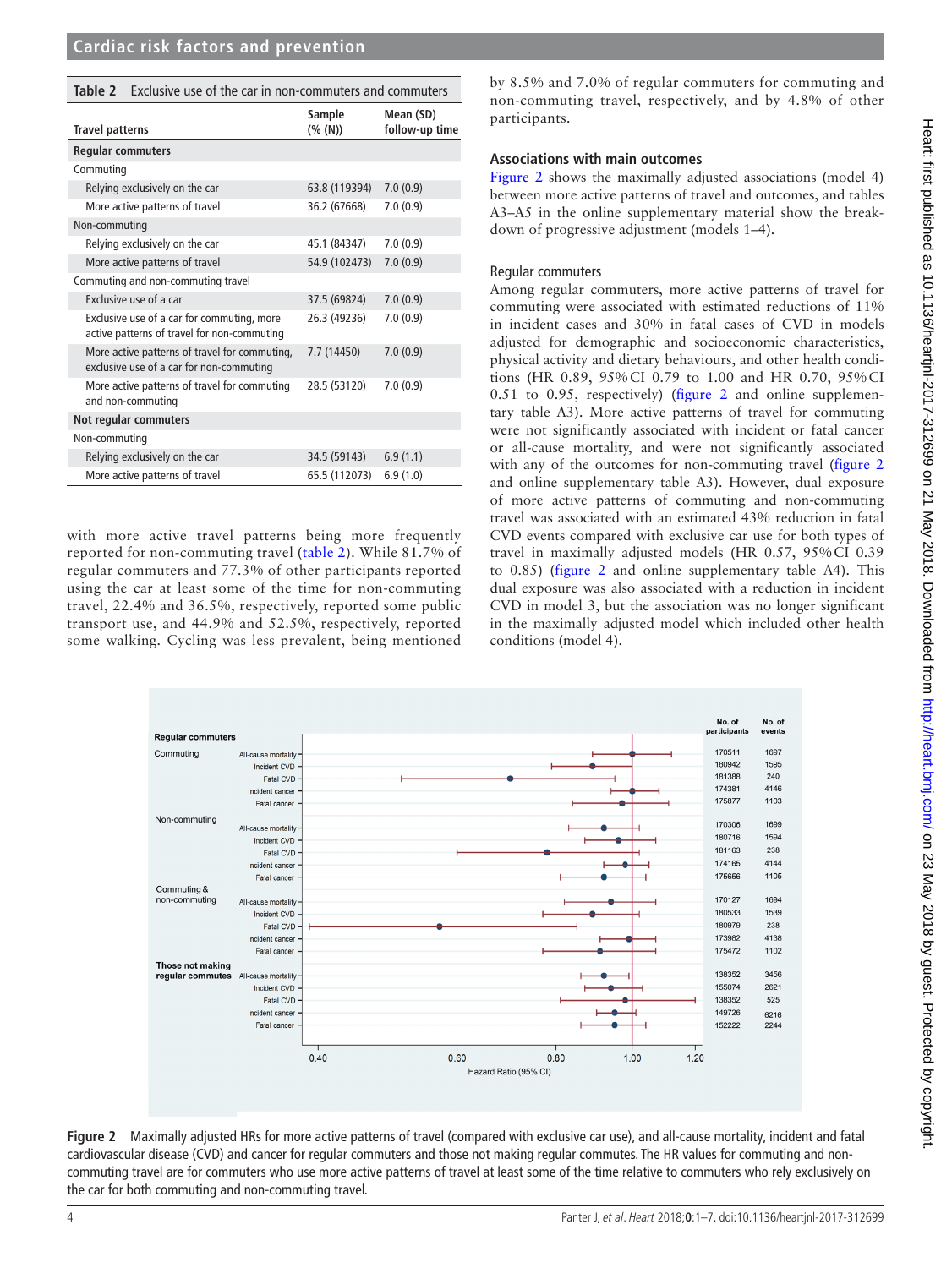### Those not making regular commutes

Among those not making regular commutes, more active patterns of travel were associated with an estimated 8% reduction in all-cause mortality in maximally adjusted models (HR 0.92; 95%CI 0.86 to 0.99) ([figure](#page-3-1) 2 and online [supplementary](https://dx.doi.org/10.1136/heartjnl-2017-312699)  [table A5](https://dx.doi.org/10.1136/heartjnl-2017-312699)). Associations for incident CVD and incident and fatal cancer were no longer significant in maximally adjusted models.

#### **Associations with other outcomes**

There were no significant associations with breast or colon cancer incidence or mortality in any models (see online [supple](https://dx.doi.org/10.1136/heartjnl-2017-312699)[mentary table A6](https://dx.doi.org/10.1136/heartjnl-2017-312699)).

#### **Sensitivity analyses and interactions**

After relaxing the exclusion criteria such that only participants with events in the first year were excluded, the associations observed were of similar magnitude to those observed in the main analyses, with confidence intervals tending to be slightly narrower. Two associations became significant in regular commuters, for whom more active patterns of non-commuting travel were now associated with a lower risk of CVD and all-cause mortality (HR 0.76, 95%CI 0.59 to 0.98 and HR 0.91, 95%CI 0.83 to 1.00, respectively).

We found no evidence that any of the associations between more active patterns of travel and the five main outcomes were moderated by distance to work or car access (all P>0.01).

#### **Discussion**

#### **Principal findings**

Although not all associations were significant, the general pattern of our results indicates that, irrespective of other physical activity, more active patterns of travel, compared with exclusive car use, were associated with reductions in risk of incident and fatal CVD and all-cause mortality. Of note, in regular commuters, more active patterns of travel were associated with a reduced risk of both incident (11%) and fatal (30%) CVD; the reduction in CVD mortality was increased to 43% among those who used more active patterns for non-commuting travel. The latter exposure was also associated with a significant, albeit smaller (8%), reduction in all-cause mortality among those who were not regular commuters.

#### **Strengths and limitations**

Strengths of this analysis include use of a very large multicentre general population dataset, a focus on feasible travel choices for commuting and non-commuting travel, and the linkage to objectively ascertained morbidity and mortality outcomes using national datasets. Our analysis extends previous research<sup>[6](#page-5-11)</sup> in important ways. These include more stringent exclusion of prevalent conditions, and incident cases occurring in the first 2years; adjustment for a more comprehensive set of potential individual level confounders and other covariates, ranging from markers of socioeconomic position to behavioural characteristics (sleep, diet and other physical activity) and mostly self-reported health conditions; and consideration of non-commuting travel as an important exposure alongside the more frequently researched activity of commuting. In general, the progressive adjustment indicated that the magnitude of the associations were very similar (even if some results became non-significant). In combination, these approaches are likely to have reduced but not eliminated the risks of reverse causation, residual confounding and a healthy worker effect, any of which might lead to an overestimation of the true effects. UK Biobank

participants are less ethnically diverse and healthier than the general UK population, $14$  and a substantial number gave insufficient information on key variables for them to be included in analysis. Participants who were excluded from the analysis also tended to report lower levels of physical activity, lower occupational classification and lower educational attainment than those who were included. While this admittedly limits the generalisability of some of our descriptive statistics to the national population, there is no particular reason to believe that our results are not generalisable in principle. Our analyses assume that travel patterns remain relatively stable over follow-up. We did not have information about changes in activity from the entire cohort, but repeated measures in less than 2% of our sample 4 years after baseline indicated that patterns of commuting remained very stable for the majority.<sup>16</sup>

#### **Comparison with other research**

Our results are consistent with previous research suggesting that replacing exclusive car use with more active travel patterns may be beneficial for health.<sup>17</sup> Of all the outcomes investigated, our results for incident and fatal CVD in regular commuters appear the strongest. The findings of a previous systematic review focused on active commuting and cardiovascular disease, $5$  as well as those of more recent studies, are somewhat inconsistent: some report positive (protective) associations for incident or fatal CVD,<sup>5</sup> 18 while others report null associations<sup>19–21</sup> or mixed associations.[22 23](#page-6-3) However, given that our sample is substantially larger than that used in all but one of these previous studies, $<sup>5</sup>$  $<sup>5</sup>$  $<sup>5</sup>$  we</sup> suggest that our results shift the overall balance of evidence to a position that more clearly supports the potential contribution of active travel to the primary prevention of CVD in commuters. This is supported by other epidemiological evidence linking cardiovascular outcomes with physical activity in general,  $24$  and linking active commuting and regular physical activity with plausible biological mechanisms, such as blood pressure reduction and anti-inflammatory effects.<sup>[6](#page-5-11)</sup>

We also found that more active patterns of travel were associated with a reduced risk of all-cause mortality among those not regularly commuting. This result is in line with a meta-analysis $^{25}$  $^{25}$  $^{25}$ which found that walking and cycling for either commuting or recreation were associated with reduced all-cause mortality. While the associations for more active travel with mortality have not previously been investigated in non-commuters, a systematic review examined the association between walking and cycling and mortality.<sup>17</sup> In that review, of the five studies examining associations between active travel and all-cause mortality, only one found a significant association, which was observed for cycle commuting (walking on the commute was not examined in that study).

In terms of cancer outcomes, the associations we observed, although protective, were small and non-significant. Relatively few studies have described the associations between active travel and risk of incident or fatal cancers.<sup>[26](#page-6-6)</sup> Our non-significant findings may reflect the small numbers of cases of breast and colon cancer (the cancers with which physical activity in general appears to be most strongly associated) and the short follow-up period relative to the aetiological time period of cancer development.

#### **Implications for policy and practice**

Taken together and in the light of existing evidence, our findings provide further support for a hypothesis that more active patterns of travel for both commuting and non-commuting purposes may be associated with significant reductions in CVD and all-cause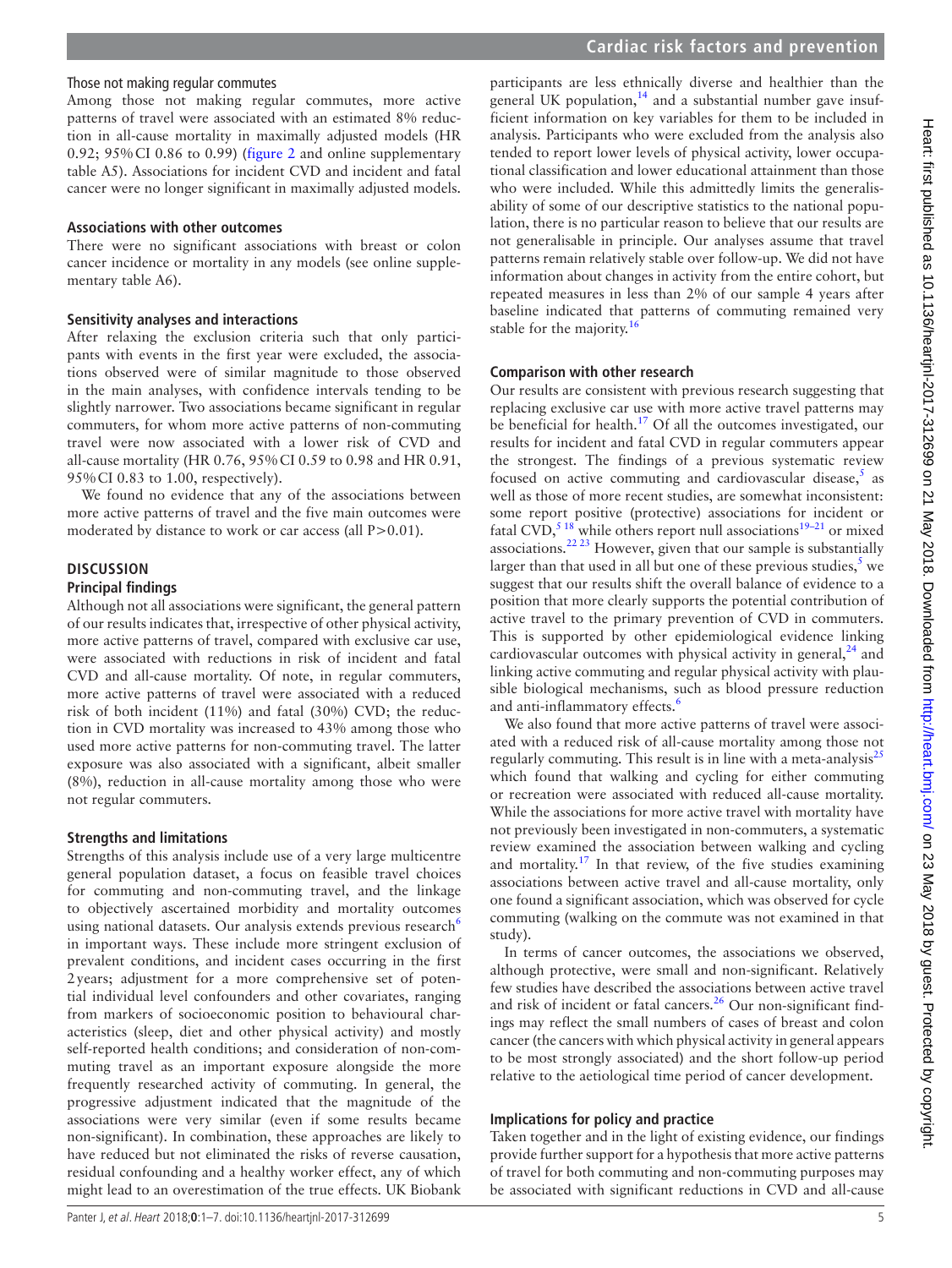# **Cardiac risk factors and prevention**

mortality. This is an important message for clinicians advising people about how to be physically active and reduce their risk of disease. We also found no evidence that these associations were moderated by car access, which could be explained by the heterogenous nature of the group who did not rely on car use, but it may also suggest that the benefits are available to all, irrespective of car access or distance to work.

Demographic and technological trends in countries such as the UK are thought likely to result in a reduced requirement for commuting over time and a dispersal of older people towards more rural areas, $11$  both of which will increase the importance of non-commuting travel. Interventions that encourage people to reduce their car use in favour of making more use of public transport, walking, cycling, or combinations thereof, may be more widely applicable than efforts to promote walking or cycling in particular, especially among people whose circumstances preclude, for example, cycling all the way to work, or giving up the car completely in a rural area. Our own previous research has highlighted the potential health gains associated with integrating walking or cycling stages into longer journeys by car or public transport, $9$  a target for public health intervention also supported by recommendations from the National Institute for Health and Care Excellence,<sup>[27](#page-6-7)</sup> the UN and the WHO.<sup>28</sup>

#### **Implications for future research**

Longer term or more rigorous longitudinal analysis could investigate in more detail the extent to which changes in travel behaviour result in individual health benefits. Cohorts such as UK Biobank provide the opportunity to follow-up large numbers of people at regular intervals (not just at baseline) over a longer period of time, and the accrual of more cases of disease over time will increase the power to detect associations that may not have become apparent to date. Collecting more detailed information about the frequency, duration and modal composition of trips, whether in this cohort or other future studies, would enable more definitive investigation of these associations and the extent to which they are modified by car access, distance or other factors.

#### **Key messages**

#### **What is already known on this subject?**

- ► Physical inactivity is an important risk factor for cardiovascular disease.
- ► Current clinical practice guidelines recommend physical activity, although the benefits of active travel on mortality and morbidity are still unclear.

#### **What this study adds?**

- ► We examined the association of active travel with mortality and morbidity in a cohort study.
- ► More active travel patterns were associated with significant reductions in cardiovascular disease (CVD).
- ► Those who used more active modes of travel for commuting and non-commuting purposes also had an even lower risk of fatal CVD.
- ► Among those who were not regular commuters, more active travel was associated with a lower risk of all-cause mortality.

#### **How might this impact on clinical practice?**

 $\blacktriangleright$  This is important for clinicians advising people about how to be physically active and reduce their risk of disease.

**Contributors** JP, OM and DO designed the analysis in collaboration with SS, SB, KW, AAL and SC. SS conducted the analysis. JP and OM drafted the manuscript, with SB, KW, AAL, SC and DO revising it for important intellectual content. All authors read and approved the final manuscript.

**Funding** JP, DO, SB and SS are supported by the Medical Research Council (Unit Programme Nos MC\_UU\_12015/1, MC\_UU\_12015/3 and MC\_UU\_12015/6) and KW is also supported by the British Heart Foundation (Intermediate Basic Science Research Fellowship grant No FS/12/58/29709). AAL is funded by the NIHR (RP 014- 04-032), and the Public Health Policy Evaluation Unit are grateful for the support of the NIHR School of Public Health Research. This research was conducted using the UK Biobank resource (application No 20684). The work was also supported under the auspices of the Centre for Diet and Activity Research (CEDAR), a UKCRC Public Health Research Centre of Excellence at the University of Cambridge, for which funding from the British Heart Foundation, Economic and Social Research Council, Medical Research Council, National Institute for Health Research and the Wellcome Trust, under the auspices of the United Kingdom Clinical Research Collaboration, is gratefully acknowledged.

#### **Competing interests** None declared.

**Patient consent** Not required.

**Ethics approval** The study was approved by the North West Multi-centre Research Ethics Committee, the Patient Information Advisory Group, and the Community Health Index Advisory Group.

**Provenance and peer review** Not commissioned; externally peer reviewed.

**Data sharing statement** Data for this study were accessed through the UK Biobank. UK Biobank welcome applications from researchers to use the data. Further information on the process is available from:<https://www.ukbiobank.ac.uk/>

**Open Access** This is an Open Access article distributed in accordance with the terms of the Creative Commons Attribution (CC BY 4.0) license, which permits others to distribute, remix, adapt and build upon this work, for commercial use, provided the original work is properly cited. See: [http://creativecommons.org/](http://creativecommons.org/licenses/by/4.0/) [licenses/by/4.0/](http://creativecommons.org/licenses/by/4.0/)

© Article author(s) (or their employer(s) unless otherwise stated in the text of the article) 2018. All rights reserved. No commercial use is permitted unless otherwise expressly granted.

## **References**

- <span id="page-5-0"></span>1 Woodcock J, Franco OH, Orsini N, et al. Non-vigorous physical activity and all-cause mortality: systematic review and meta-analysis of cohort studies. [Int J Epidemiol](http://dx.doi.org/10.1093/ije/dyq104) 2011;40:121–38.
- <span id="page-5-1"></span>2 Hallal PC, Andersen LB, Bull FC, et al. Global physical activity levels: surveillance progress, pitfalls, and prospects. [Lancet](http://dx.doi.org/10.1016/S0140-6736(12)60646-1) 2012;380:247-57.
- <span id="page-5-2"></span>3 Shephard RJ. Is active commuting the answer to population health? [Sports Med](http://dx.doi.org/10.2165/00007256-200838090-00004) 2008;38:751–8.
- <span id="page-5-3"></span>4 Besson H, Ekelund U, Brage S, et al. Relationship between subdomains of total physical activity and mortality. [Med Sci Sports Exerc](http://dx.doi.org/10.1249/MSS.0b013e318180bcad) 2008;40:1909-15.
- <span id="page-5-12"></span>5 Celis-Morales CA, Lyall DM, Welsh P, et al. Association between active commuting and incident cardiovascular disease, cancer, and mortality: prospective cohort study. [BMJ](http://dx.doi.org/10.1136/bmj.j1456) 2017;357:j1456.
- <span id="page-5-11"></span>6 Hamer M, Chida Y. Active commuting and cardiovascular risk: a meta-analytic review. [Prev Med](http://dx.doi.org/10.1016/j.ypmed.2007.03.006) 2008;46:9–13.
- <span id="page-5-4"></span>7 Office for National Statistics. 2011 Census. 2011 [http://www.nomisweb.co.uk/census/](http://www.nomisweb.co.uk/census/2011/WP702EW/view/2092957703?cols=measures) [2011/WP702EW/view/2092957703?cols=measures](http://www.nomisweb.co.uk/census/2011/WP702EW/view/2092957703?cols=measures) (accessed 1 Aug 2018).
- <span id="page-5-5"></span>8 Besser LM, Dannenberg AL. Walking to public transit: steps to help meet physical activity recommendations. [Am J Prev Med](http://dx.doi.org/10.1016/j.amepre.2005.06.010) 2005;29:273-80.
- <span id="page-5-7"></span>9 Costa S, Ogilvie D, Dalton A, et al. Quantifying the physical activity energy expenditure of commuters using a combination of global positioning system and combined heart rate and movement sensors. [Prev Med](http://dx.doi.org/10.1016/j.ypmed.2015.09.022) 2015;81(Supplement C):339–44.
- <span id="page-5-6"></span>10 Woods R, Masthoff J. A comparison of car driving, public transport and cycling experiences in three European cities. Transportation Research Part A: Policy and [Practice](http://dx.doi.org/10.1016/j.tra.2017.06.002) 2017;103(Supplement C):211–22.
- <span id="page-5-8"></span>11 Pennington J. Moving on - migration trends in later life. London: Institute for Public Policy Research, 2013.
- <span id="page-5-9"></span>12 Sudlow C, Gallacher J, Allen N, et al. UK biobank: an open access resource for identifying the causes of a wide range of complex diseases of middle and old age. [PLoS Med](http://dx.doi.org/10.1371/journal.pmed.1001779) 2015;12:e1001779.
- 13 UK Biobank. Protocol for a large-scale prospective epidemiological resource. 2006 <www.ukbiobank.ac.uk/resources/>.
- <span id="page-5-10"></span>14 Bull FC. The Expert Working Groups. Physical Activity Guidelines in the UK: Review and Recommendations (Technical report): School of Sport, Exercise and Health Sciences, Loughborough University, 2010.
- 15 Warburton DE, Charlesworth S, Ivey A, et al. A systematic review of the evidence for Canada's Physical Activity Guidelines for Adults. [Int J Behav Nutr Phys Act](http://dx.doi.org/10.1186/1479-5868-7-39) 2010;7:39.